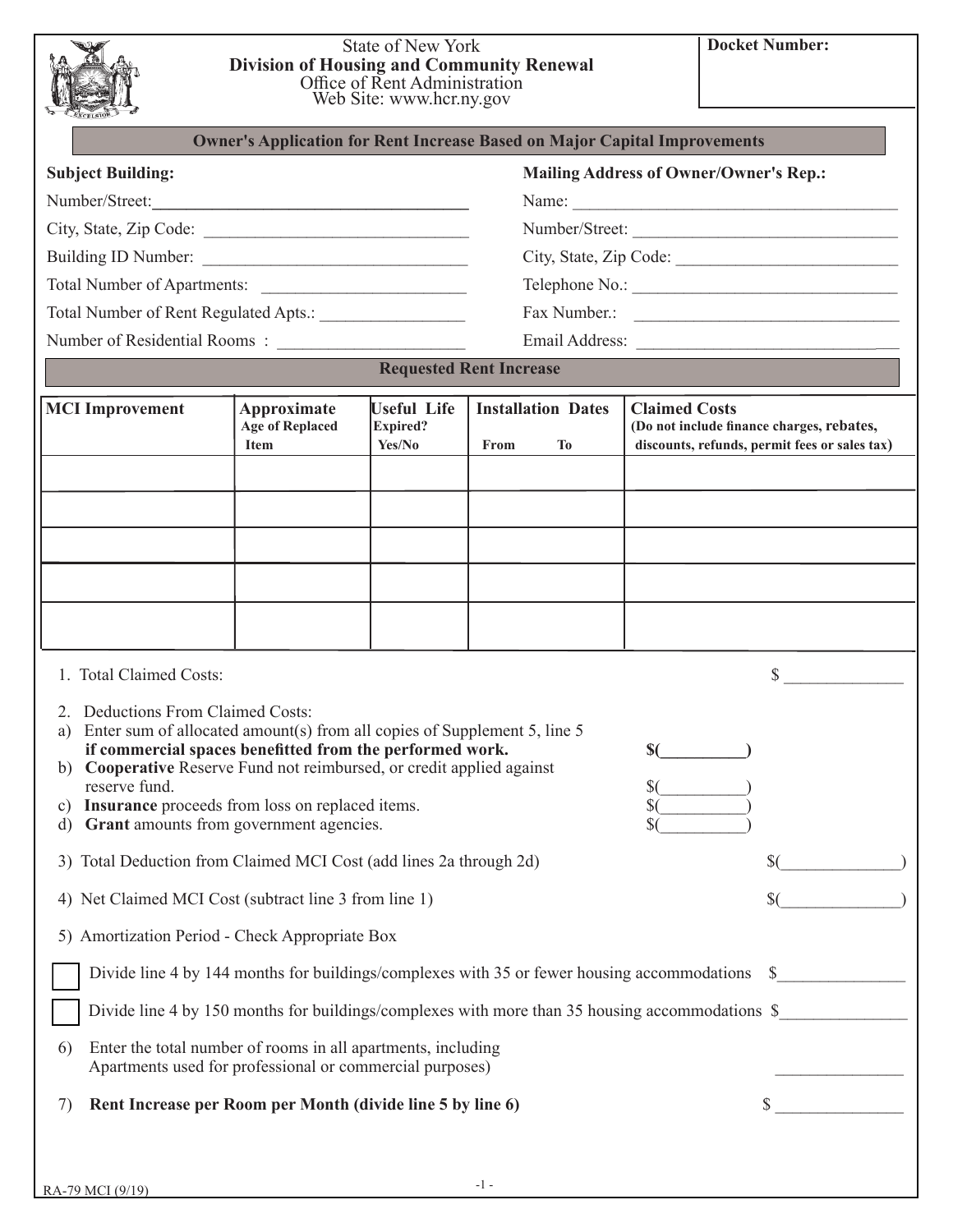| <b>Affirmation of Owner</b>                                                                                                                                                                                                                                                                                                                                                                                                                                                                        |  |
|----------------------------------------------------------------------------------------------------------------------------------------------------------------------------------------------------------------------------------------------------------------------------------------------------------------------------------------------------------------------------------------------------------------------------------------------------------------------------------------------------|--|
| I am submitting two complete identical applications with two copies of all required supplements and supporting<br>documentation. If the improvements were done with a government loan, grant agreement or a tax abatement, I<br>have attached a copy of the agreement/abatement to this application. If the building is a coop/condo, I have<br>contacted and obtained consent from all other owners of rent regulated units to file on their behalf. All such units<br>are noted on Supplement 6. |  |
| Please check the applicable box below:                                                                                                                                                                                                                                                                                                                                                                                                                                                             |  |
| I will make the complete application, including all supplements and documentation, available for tenant<br>review in the office of the superintendent or resident manager at the building or conveniently close at:                                                                                                                                                                                                                                                                                |  |
| As such office is not available, tenants may request appointments at DHCR to review the entire<br>application.                                                                                                                                                                                                                                                                                                                                                                                     |  |
| I affirm under the penalties provided by law that the contents of this application are true to the best of my<br>knowledge.                                                                                                                                                                                                                                                                                                                                                                        |  |
|                                                                                                                                                                                                                                                                                                                                                                                                                                                                                                    |  |
|                                                                                                                                                                                                                                                                                                                                                                                                                                                                                                    |  |
| It is not necessary that the above be sworn to, but false statements may subject you to the penalties<br>provided by law.                                                                                                                                                                                                                                                                                                                                                                          |  |
| <b>Owner Checklist</b>                                                                                                                                                                                                                                                                                                                                                                                                                                                                             |  |
| The questions below will assist in the processing of your application and reduce delays.                                                                                                                                                                                                                                                                                                                                                                                                           |  |
| Did you submit all contracts, proposals and/or invoices signed by both parties for each MCI item?<br>1)                                                                                                                                                                                                                                                                                                                                                                                            |  |
| Did you submit all cancelled checks, bank statements and other proof of payment as required?<br>2)                                                                                                                                                                                                                                                                                                                                                                                                 |  |
| Do contracts/proposals/invoices equal the claimed costs? If not, explain in detail.<br>3)                                                                                                                                                                                                                                                                                                                                                                                                          |  |
| Do the contracts/proposals/invoices itemize each cost?<br>4)                                                                                                                                                                                                                                                                                                                                                                                                                                       |  |
| 5) Did the contractor/vendor sign all relevant supplements?                                                                                                                                                                                                                                                                                                                                                                                                                                        |  |
| Did you complete supplement 1 and provide any necessary documentation?<br>6)                                                                                                                                                                                                                                                                                                                                                                                                                       |  |
| Did you complete a separate supplement 2 for each MCI item claimed?<br>7)                                                                                                                                                                                                                                                                                                                                                                                                                          |  |
| Do the installation dates on supplement 2, section B match page 1 of the application?<br>8)                                                                                                                                                                                                                                                                                                                                                                                                        |  |
| Did you complete supplement 3 that is required for certain MCI items?<br>9)                                                                                                                                                                                                                                                                                                                                                                                                                        |  |
| 10) Did you submit all required government permits/approvals for the MCI installation claimed?                                                                                                                                                                                                                                                                                                                                                                                                     |  |
| 11) Do checks submitted equal the claimed costs? See supplement 4. If amounts do not equal, explain in detail.                                                                                                                                                                                                                                                                                                                                                                                     |  |
| 12) Did you complete supplement 5 regarding commercial properties located at the subject premises?                                                                                                                                                                                                                                                                                                                                                                                                 |  |
| 13) Does supplement 6 contain the current list of tenants? (List must be accurate within 30 days of filing)                                                                                                                                                                                                                                                                                                                                                                                        |  |
| 14) Compare room counts in this application against prior MCI applications. Explain any discrepancies.                                                                                                                                                                                                                                                                                                                                                                                             |  |
| Complete the coop/condo questionnaire, if applicable. See supplement 7<br>15)                                                                                                                                                                                                                                                                                                                                                                                                                      |  |
| Is the building currently registered and in the preceding 6 years prior to the application filing date?<br>16)                                                                                                                                                                                                                                                                                                                                                                                     |  |
| If the property contains lead paint violations, did you remove such violations on record with the local<br>17)<br>municipal agency?                                                                                                                                                                                                                                                                                                                                                                |  |
| 18) Did you sign the application and all relevant supplements?                                                                                                                                                                                                                                                                                                                                                                                                                                     |  |

RA-79 MCI (9/19)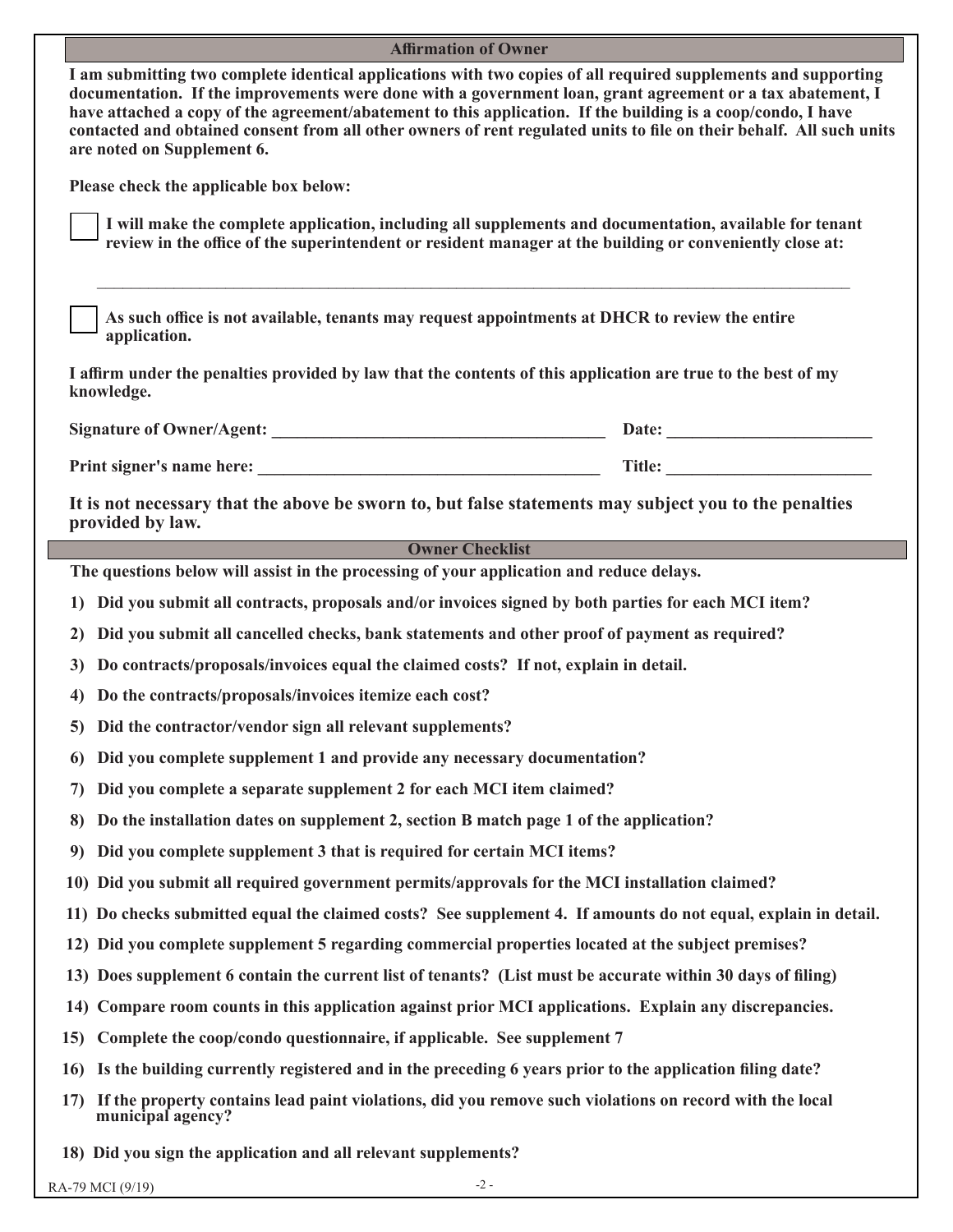#### **Owner's Application for a Rent Increase Based on Major Capital Improvements Supplement 1 IMMEDIATELY HAZARDOUS AND/OR HAZARDOUS VIOLATION CERTIFICATION**

 You must affirm that there are no immediately hazardous and/or hazardous violations of the NYC Housing Maintenance Code (HPD), NYC Building Code (DOB), NYC Fire Code (FDNY), Uniform Fire Prevention & Building Code (ETPA Counties), and if there is still such violation of record, the violation has been corrected or the violation is tenant induced and should be waived for the purposes of this application.

 Failure to establish that the conditions listed as violations as noted above have been remedied may result in the dismissal of the MCI application.

Check all boxes that apply and sign affirmation.

 **Affirmation by Owner** 

| THIII MAUVIL DY OWNER                                                                                                                                                                                                                                                                                                                                                                   |
|-----------------------------------------------------------------------------------------------------------------------------------------------------------------------------------------------------------------------------------------------------------------------------------------------------------------------------------------------------------------------------------------|
| I have read the statements contained in this affirmation and I affirm under the penalties provided by Law that the<br>statements are true and accurate to the best of my knowledge.                                                                                                                                                                                                     |
| There are no outstanding immediately hazardous and/or hazardous violations on record with:                                                                                                                                                                                                                                                                                              |
| NYCHPD NYCDOB NYCFDNY ETPA LOCAL MUNICIPALITIES                                                                                                                                                                                                                                                                                                                                         |
| There are outstanding immediately hazardous and/or hazardous violations on record with the local municipality<br>however such condition is tenant induced and should be waived for the purposes of this application.                                                                                                                                                                    |
| On a separate piece of paper, you must attach a list which includes the local municipal office that placed the<br>violation, the violation number, and a brief description of such violation.                                                                                                                                                                                           |
| There are outstanding immediately hazardous and/or hazardous violations on record with the local municipality<br>however such condition has been remedied and no longer exists. Attached is an architect's/engineer's affidavit that<br>he/she personally inspected each specific violation confirming that the condition which caused the violation to be<br>placed has been remedied. |
| NOTE:                                                                                                                                                                                                                                                                                                                                                                                   |
| Affidavit should list each violation separately, the name of the local municipal office that placed the violation, and<br>the date the architect/engineer conducted the inspection.                                                                                                                                                                                                     |
| Immediately Hazardous or class "C" violations issued for the existence of lead paint are treated in a different<br>manner. All lead paint violations must be removed of record from the HPD database.                                                                                                                                                                                   |
| <b>Signature of Owner/Agent:</b><br>Date:                                                                                                                                                                                                                                                                                                                                               |
| Print signer's name here:                                                                                                                                                                                                                                                                                                                                                               |
| It is not necessary that the above be sworn to, but false statements may subject you to the penalties provided by law.                                                                                                                                                                                                                                                                  |
|                                                                                                                                                                                                                                                                                                                                                                                         |
|                                                                                                                                                                                                                                                                                                                                                                                         |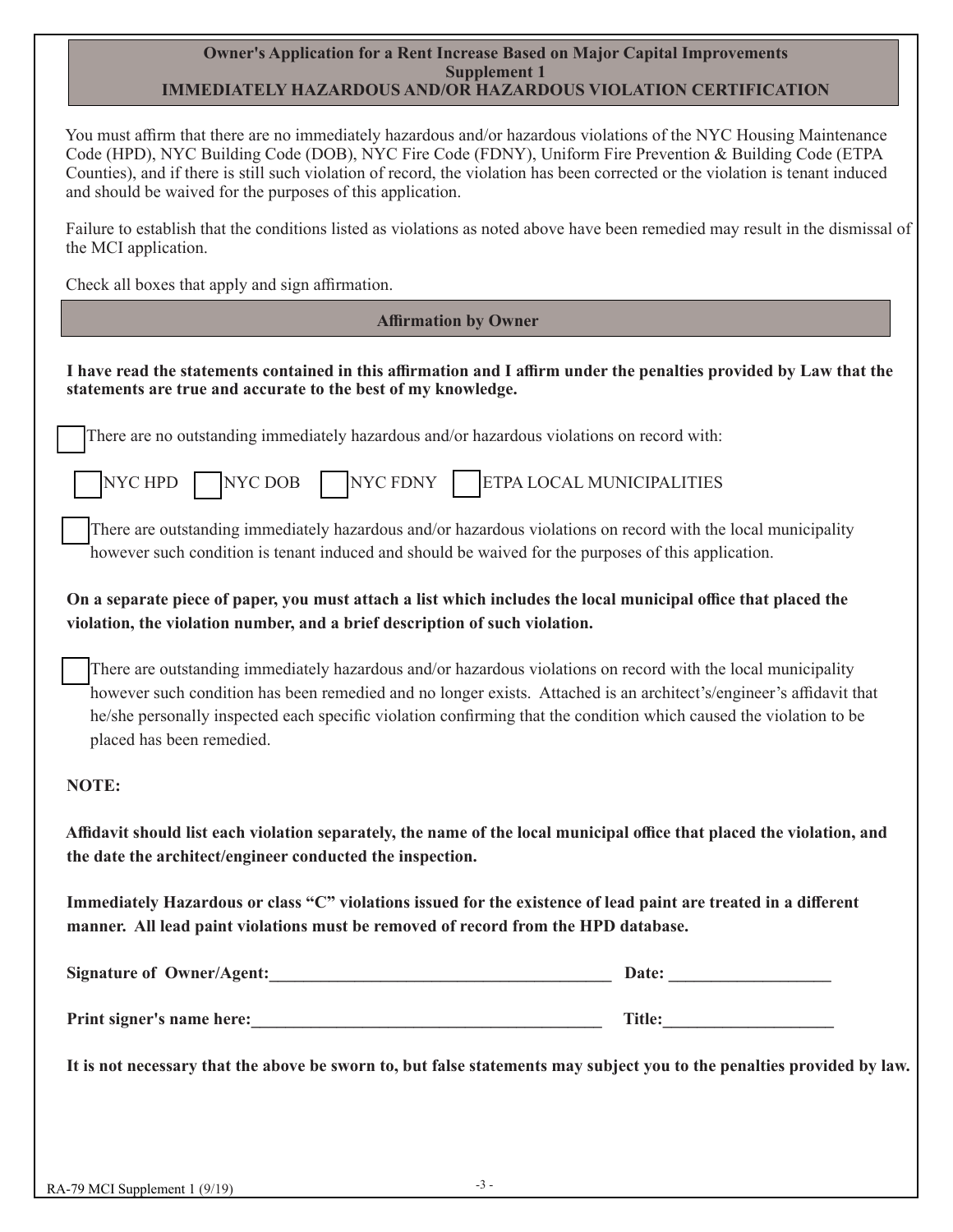### **Owner's Application for a Rent Increase Based on Major Capital Improvements Supplement 2 Owner and Contractor/Vendor Affirmation**

|                                                                                                    | <b>Section A: To Be Completed by Owner</b>                                                                                     |
|----------------------------------------------------------------------------------------------------|--------------------------------------------------------------------------------------------------------------------------------|
|                                                                                                    |                                                                                                                                |
|                                                                                                    |                                                                                                                                |
| If the above amounts are not the same, please explain in detail on a separate sheet of paper.      |                                                                                                                                |
|                                                                                                    | Are the applicable Governmental Permits/Certificates of Operation and/or Municipal sign-offs attached?                         |
|                                                                                                    | Yes $\vert$ $\vert$ No $\vert$ Not Applicable. If you checked off 'No", please explain in detail on a separate sheet of paper. |
| Is there or has there ever been a relationship, financial and/or otherwise, between owner and this | contractor/vendor or principal of same? $\Box$ Yes $\Box$ No If yes, please explain in detail on a separate sheet of paper.    |
| reason or purpose of such work.                                                                    | Please provide in the space below an itemized list of the work performed and a description or explanation of the               |
|                                                                                                    |                                                                                                                                |
|                                                                                                    |                                                                                                                                |
|                                                                                                    |                                                                                                                                |
|                                                                                                    |                                                                                                                                |
|                                                                                                    |                                                                                                                                |
|                                                                                                    |                                                                                                                                |
|                                                                                                    |                                                                                                                                |
|                                                                                                    | If the MCI item above was for one of the following installations, answer the relevant questions under Supplement 3             |
|                                                                                                    |                                                                                                                                |
| Burner Boiler Elevator Mailboxes Pointing/Waterproofing Rewiring Roof Gas Repiping/Repiping        |                                                                                                                                |
|                                                                                                    | <b>Affirmation by Owner</b>                                                                                                    |
| statements are true and accurate to the best of my knowledge.                                      | I have read the statements contained in this affirmation and I affirm under the penalties provided by Law that the             |
| Signature of Owner/Agent:<br><u> </u>                                                              |                                                                                                                                |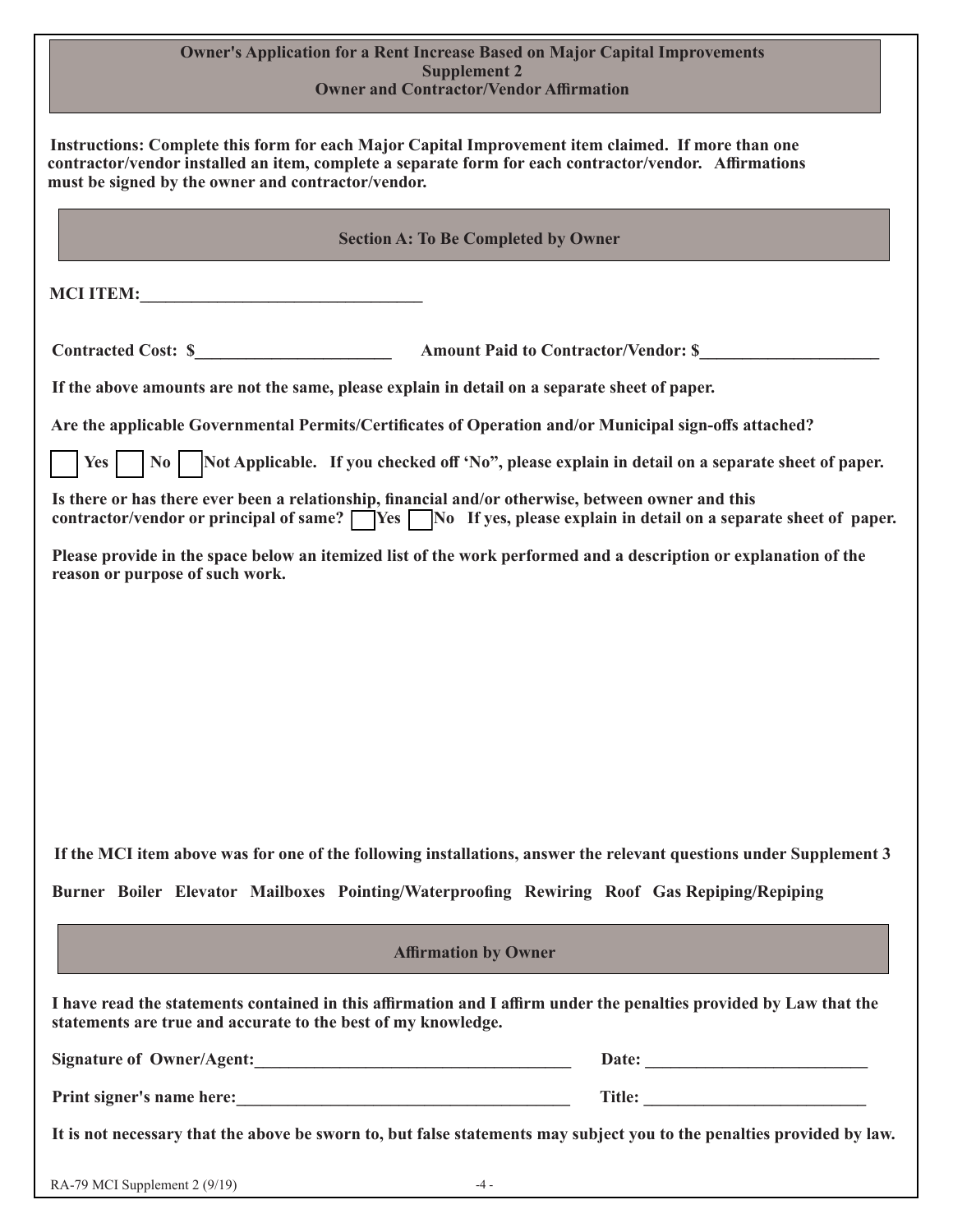| <b>Owner's Application for a Rent Increase Based on Major Capital Improvements</b> |
|------------------------------------------------------------------------------------|
| Supplement 2                                                                       |
| <b>Owner and Contractor/Vendor Affirmation</b>                                     |

 **Instructions: Complete this form for each Major Capital Improvement item claimed. If more than one contractor/vendor installed an item, complete a separate form for each contractor/vendor. Affirmations must be signed by the owner and contractor/vendor.** 

|                                            |                                                                                               | <b>Section B: To Be Completed by Contractor/Vendor</b>                                                               |
|--------------------------------------------|-----------------------------------------------------------------------------------------------|----------------------------------------------------------------------------------------------------------------------|
|                                            |                                                                                               |                                                                                                                      |
|                                            |                                                                                               |                                                                                                                      |
|                                            |                                                                                               |                                                                                                                      |
|                                            | MCI ITEM: Installation Dates: From: To: To:                                                   |                                                                                                                      |
|                                            |                                                                                               |                                                                                                                      |
|                                            | If the above amounts are not the same, please explain in detail on a separate sheet of paper. |                                                                                                                      |
|                                            | or principal of same? Yes No If yes, please explain in detail on a separate sheet of paper.   | Is there or has there ever been a relationship, financial and/or otherwise, between owner and this contractor/vendor |
|                                            |                                                                                               |                                                                                                                      |
|                                            |                                                                                               |                                                                                                                      |
|                                            |                                                                                               |                                                                                                                      |
|                                            |                                                                                               |                                                                                                                      |
|                                            |                                                                                               |                                                                                                                      |
|                                            |                                                                                               |                                                                                                                      |
|                                            |                                                                                               |                                                                                                                      |
|                                            | <b>Affirmation by Contractor/Vendor</b>                                                       |                                                                                                                      |
|                                            |                                                                                               |                                                                                                                      |
|                                            |                                                                                               | I affirm, under the penalties provided by Law, that the cost of the improvement and all information listed above are |
|                                            |                                                                                               | true and accurate; that these improvements have been made in the subject building and paid in full; or are subject   |
|                                            |                                                                                               | to an installment agreement; in case of a relationship, financial or otherwise, between the owner and contractor the |
| information provided is true and accurate. |                                                                                               |                                                                                                                      |
|                                            | Signature of Contractor/Vendor:                                                               |                                                                                                                      |
|                                            |                                                                                               |                                                                                                                      |
|                                            |                                                                                               |                                                                                                                      |

Г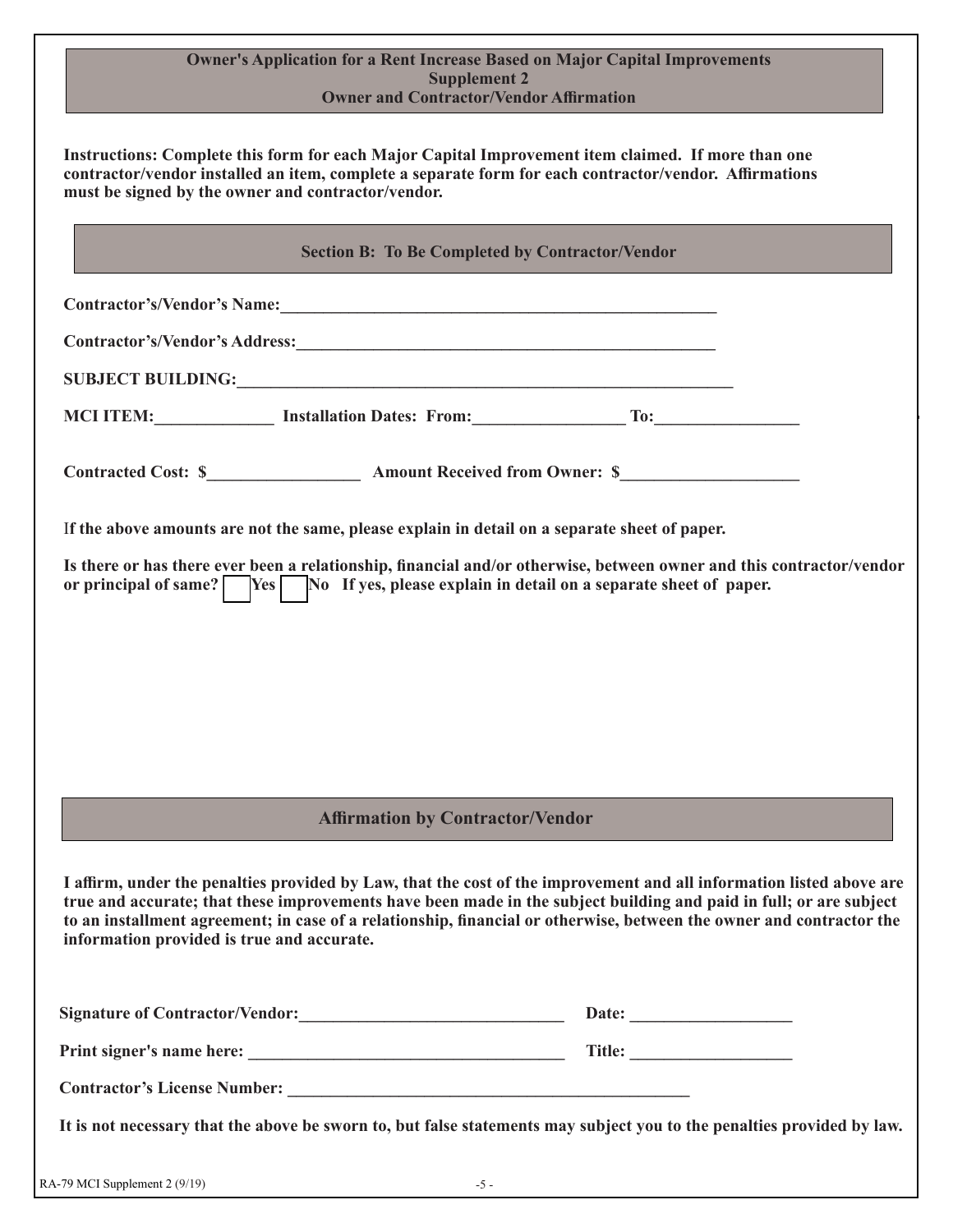| <b>Owner's Application for a Rent Increase Based on Major Capital Improvements</b><br><b>Supplement 3</b><br><b>Required Additional Information for Specific MCIs</b>                                                                                                                                                       |
|-----------------------------------------------------------------------------------------------------------------------------------------------------------------------------------------------------------------------------------------------------------------------------------------------------------------------------|
| You must answer the relevant questions and/or check the appropriate boxes below if required under supplement 2.                                                                                                                                                                                                             |
| <b>Burner and/or Boiler:</b>                                                                                                                                                                                                                                                                                                |
| If Burner is designed to be gas/oil interruptible, has the gas hook-up been completed?<br>$\overline{\text{No}}$<br>Yes<br>A.                                                                                                                                                                                               |
| What is:<br>the maximum gross input in B.T.U.'s?<br>В.                                                                                                                                                                                                                                                                      |
| the maximum gross output in B.T.U.'s?                                                                                                                                                                                                                                                                                       |
| <b>Elevator Upgrading:</b>                                                                                                                                                                                                                                                                                                  |
| Were new Controllers and Selectors or new related technology installed?<br>N <sub>0</sub><br>Yes                                                                                                                                                                                                                            |
|                                                                                                                                                                                                                                                                                                                             |
| Mailboxes:                                                                                                                                                                                                                                                                                                                  |
| <b>Inner vestibule</b><br>Lobby<br>Were the old mailboxes located in the:<br><b>Outer vestibule?</b><br>A.<br>Are the new mailboxes located in the:<br>Inner vestibule<br>Lobby<br>Outer vestibule?<br>В.<br>C. Are the front doors kept locked?<br>$\bf No$<br>Yes                                                         |
| <b>Pointing and Waterproofing:</b>                                                                                                                                                                                                                                                                                          |
| A. Submit a statement from the Contractor or other qualified individual who examined all exposed sides of the<br>building before the pointing and waterproofing were performed which confirms that all necessary pointing<br>and waterproofing was done on all sections of each exterior wall where such work was required. |
| B. Attach a diagram indicating areas where such work was performed.                                                                                                                                                                                                                                                         |
| C. What is the approximate square feet of pointed and waterproofed area?                                                                                                                                                                                                                                                    |
| <b>Rewiring:</b>                                                                                                                                                                                                                                                                                                            |
| A. Have you installed new copper feeders and risers extending from property box to every housing accommodation?<br>$Yes$ No<br>110<br>B. Is the voltage after the rewiring:<br>220<br><b>Both</b>                                                                                                                           |
| Roof:                                                                                                                                                                                                                                                                                                                       |
| A. What is the approximate:                                                                                                                                                                                                                                                                                                 |
| <b>Square Feet of new roofing?</b><br><u> 2002 - Jan Barbarat, manatar masjid a</u>                                                                                                                                                                                                                                         |
| B. If the dimensions are not the same, please explain on a separate sheet of paper.                                                                                                                                                                                                                                         |
| <b>Gas Re-piping:</b>                                                                                                                                                                                                                                                                                                       |
| A. Were new gas risers, returns and branches to fixtures installed in every housing accommodation? [Yes]<br>$\mathbf{N_0}$<br>B. Were new gas overhead mains with necessary valves installed in the basement?<br>No<br>$Yes \mid$                                                                                           |
| Re-piping:                                                                                                                                                                                                                                                                                                                  |
| A. Were new hot and/or cold water risers, returns and branches to fixtures installed in every housing accommodation?<br>$\sqrt{\frac{1}{1-\epsilon}}$ No<br><b>B.</b> Were new hot and/or cold water overhead mains with all necessary valves installed in basement? [Yes $\Box$ No                                         |
| $-6-$<br>RA-79 MCI Supplement 3 (9/19)                                                                                                                                                                                                                                                                                      |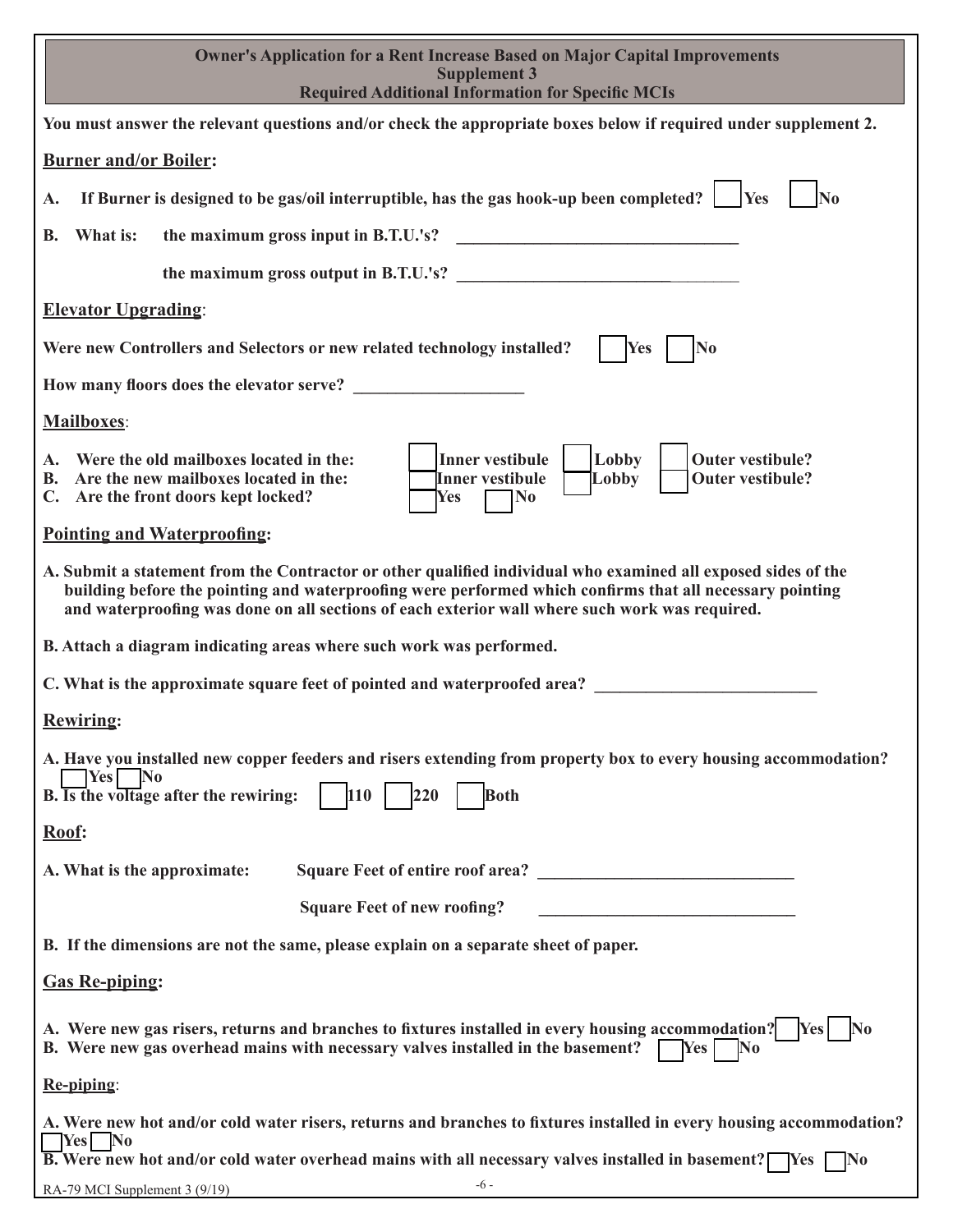### **Owner's Application for a Rent Increase Based on Major Capital Improvements Supplement 4 Invoice/Contract - Proof of Payment Worksheet**

 **Instructions: Complete this form for each Major Capital Improvement item claimed. If more than one MCI item is claimed, complete a separate form for each item and attach. You must also attach all contracts, proposals, invoices and proof of payment.** 

### **MCI ITEM:**

| <b>Company name or<br/>Individual Name on</b><br><b>Contract/Invoice</b> | <b>Amount</b><br><b>Listed</b><br><b>On Invoice</b> | <b>Check</b><br><b>Amount</b> | <b>Check</b><br><b>Date</b> | Payee                         |
|--------------------------------------------------------------------------|-----------------------------------------------------|-------------------------------|-----------------------------|-------------------------------|
|                                                                          |                                                     |                               |                             |                               |
|                                                                          |                                                     |                               |                             |                               |
|                                                                          |                                                     |                               |                             |                               |
|                                                                          |                                                     |                               |                             |                               |
|                                                                          |                                                     |                               |                             |                               |
|                                                                          |                                                     |                               |                             |                               |
|                                                                          |                                                     |                               |                             |                               |
| <b>TOTALS</b>                                                            | $\mathbf S$                                         | $\mathbf S$                   |                             | (IF different please explain) |

# **PROOF OF PAYMENT**

 Claimed increases for MCIs are required to be supported by adequate and specific documentation, which should include:

- 1. Cancelled check(s) with related bank statement(s) showing negotiation contemporaneous with the completion of the work or proof of electronic payment,
- 2. Copies of negotiated bank checks and/or negotiated money orders made payable to the contractor,
- 3. Invoice receipt(s) marked paid in full contemporaneous with the completion of the work,
- 4. Signed contract agreement(s), signed change orders, and
- 5. Contractor's affidavit indicating that the installation was completed and paid in full.

# **CASH PAYMENTS**

 Cash payments for an MCI in an amount that exceeds \$10,000.00 requires further proof of payment in the form of bank documentation proving the withdrawal of such funds including evidence as to how funds were transferred. Such proof, including documentation required by the Internal Revenue Code, would be in addition to affidavits of receipt by the vendor/contractor where normal receipts issued in the course of business are not available.

RA-79 MCI Supplement 4 (9/19 )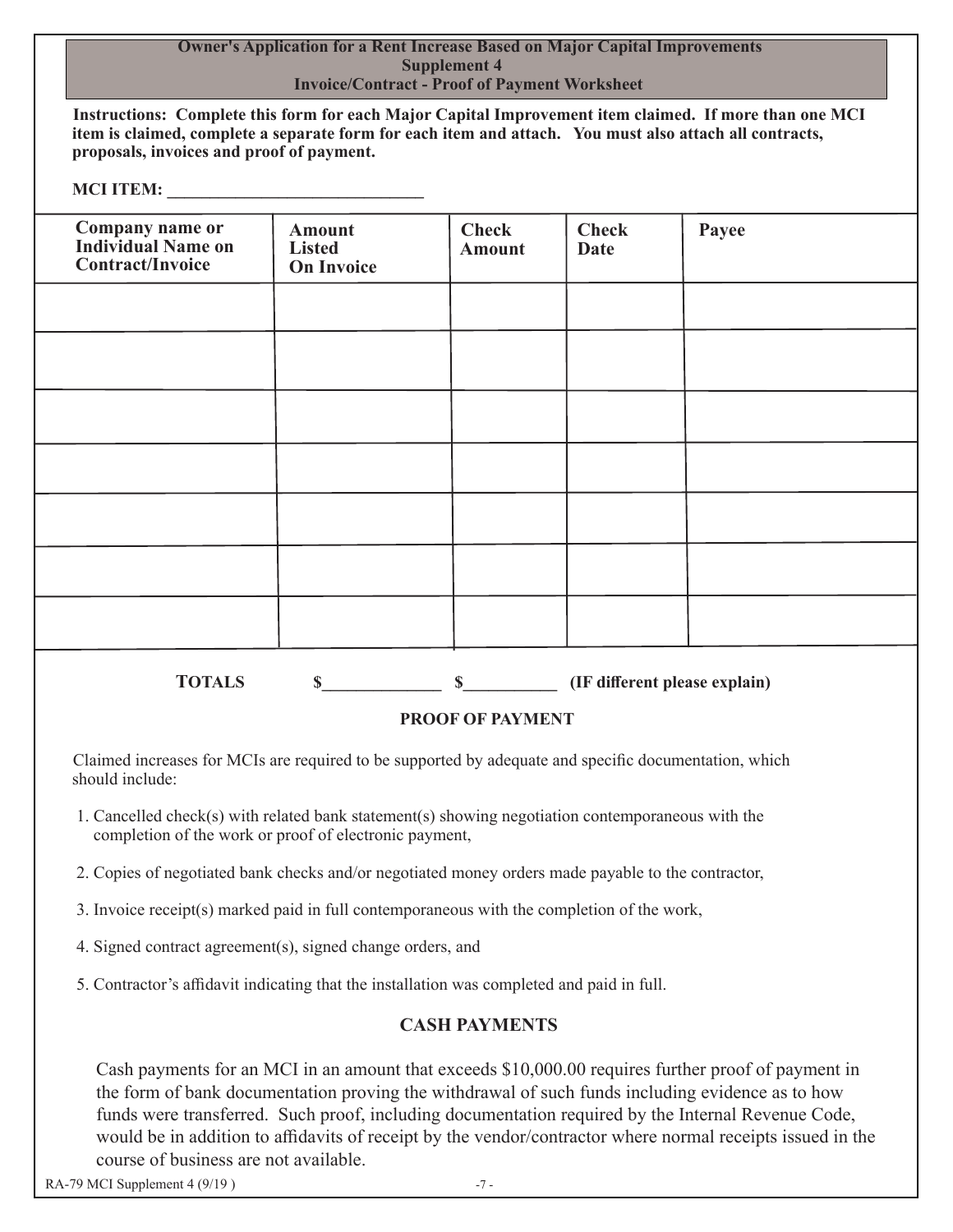| Instructions To Owner: Owners must complete this Supplement if there are ANY commercial tenants/entities in the subject                                                                                              |                     |                                                 | <b>MCI Cost Allocation for Commercial Tenants</b>                                |                                                                                                                |
|----------------------------------------------------------------------------------------------------------------------------------------------------------------------------------------------------------------------|---------------------|-------------------------------------------------|----------------------------------------------------------------------------------|----------------------------------------------------------------------------------------------------------------|
| premises.                                                                                                                                                                                                            |                     |                                                 |                                                                                  |                                                                                                                |
| Subject Building: No. 1996. The Subject Building:                                                                                                                                                                    |                     |                                                 |                                                                                  |                                                                                                                |
| (A) List of Commercial Tenants/Entities:<br>(Include additional sheets if necessary)                                                                                                                                 |                     |                                                 | (B) Total Floor Area (Square Feet) of commercial space:                          | (Basement included but not apartments listed in Supplement 6)                                                  |
|                                                                                                                                                                                                                      |                     |                                                 |                                                                                  |                                                                                                                |
|                                                                                                                                                                                                                      |                     |                                                 |                                                                                  |                                                                                                                |
|                                                                                                                                                                                                                      |                     |                                                 |                                                                                  |                                                                                                                |
|                                                                                                                                                                                                                      |                     |                                                 |                                                                                  |                                                                                                                |
|                                                                                                                                                                                                                      |                     |                                                 |                                                                                  |                                                                                                                |
|                                                                                                                                                                                                                      |                     |                                                 |                                                                                  |                                                                                                                |
| (Do not include basement area unless all or part is used for commercial purposes. If applicable, include in the total area<br>only the square feet of the basement areas used for commercial purposes)               |                     |                                                 |                                                                                  |                                                                                                                |
|                                                                                                                                                                                                                      |                     |                                                 |                                                                                  |                                                                                                                |
| Do any of the above commercial tenants/entities benefit from the MCI item(s) listed in this application? If yes, list<br>commercial tenant/entity, MCI item and claimed costs of items (from page 1 of application): |                     |                                                 |                                                                                  |                                                                                                                |
|                                                                                                                                                                                                                      |                     |                                                 |                                                                                  |                                                                                                                |
|                                                                                                                                                                                                                      | <b>MCI</b> Item(s): |                                                 | <b>Claimed Costs:</b>                                                            |                                                                                                                |
|                                                                                                                                                                                                                      |                     | <u> 1989 - Johann Barbara, martxa a</u>         |                                                                                  |                                                                                                                |
|                                                                                                                                                                                                                      |                     |                                                 | S                                                                                |                                                                                                                |
|                                                                                                                                                                                                                      |                     |                                                 | S                                                                                |                                                                                                                |
| <b>Commercial Tenant/Entity:</b><br><u> 1989 - Johann Barn, mars ann an t-</u>                                                                                                                                       |                     | <u> 1989 - Johann Barn, mars ar breis an t-</u> |                                                                                  |                                                                                                                |
|                                                                                                                                                                                                                      |                     |                                                 | $\sim$                                                                           |                                                                                                                |
| Total cost of MCI items above:<br>1)                                                                                                                                                                                 |                     |                                                 |                                                                                  |                                                                                                                |
| 2)                                                                                                                                                                                                                   |                     |                                                 |                                                                                  |                                                                                                                |
| 3)                                                                                                                                                                                                                   |                     |                                                 | Total Floor Area benefitting from MCI (From B): ________________________________ |                                                                                                                |
| 4)                                                                                                                                                                                                                   |                     |                                                 |                                                                                  | Benefited commercial space as a percentage of total space (divide line 3 by line 2) ________________ %         |
|                                                                                                                                                                                                                      |                     |                                                 | 5) Benefited commercial space share of MCI Cost (multiple line 1 by line 4): \$  |                                                                                                                |
| NOTE: Laundry rooms should be included in this supplement.                                                                                                                                                           |                     |                                                 |                                                                                  | Professional apartments should not be included in this supplement. They should be listed in supplement 6 only. |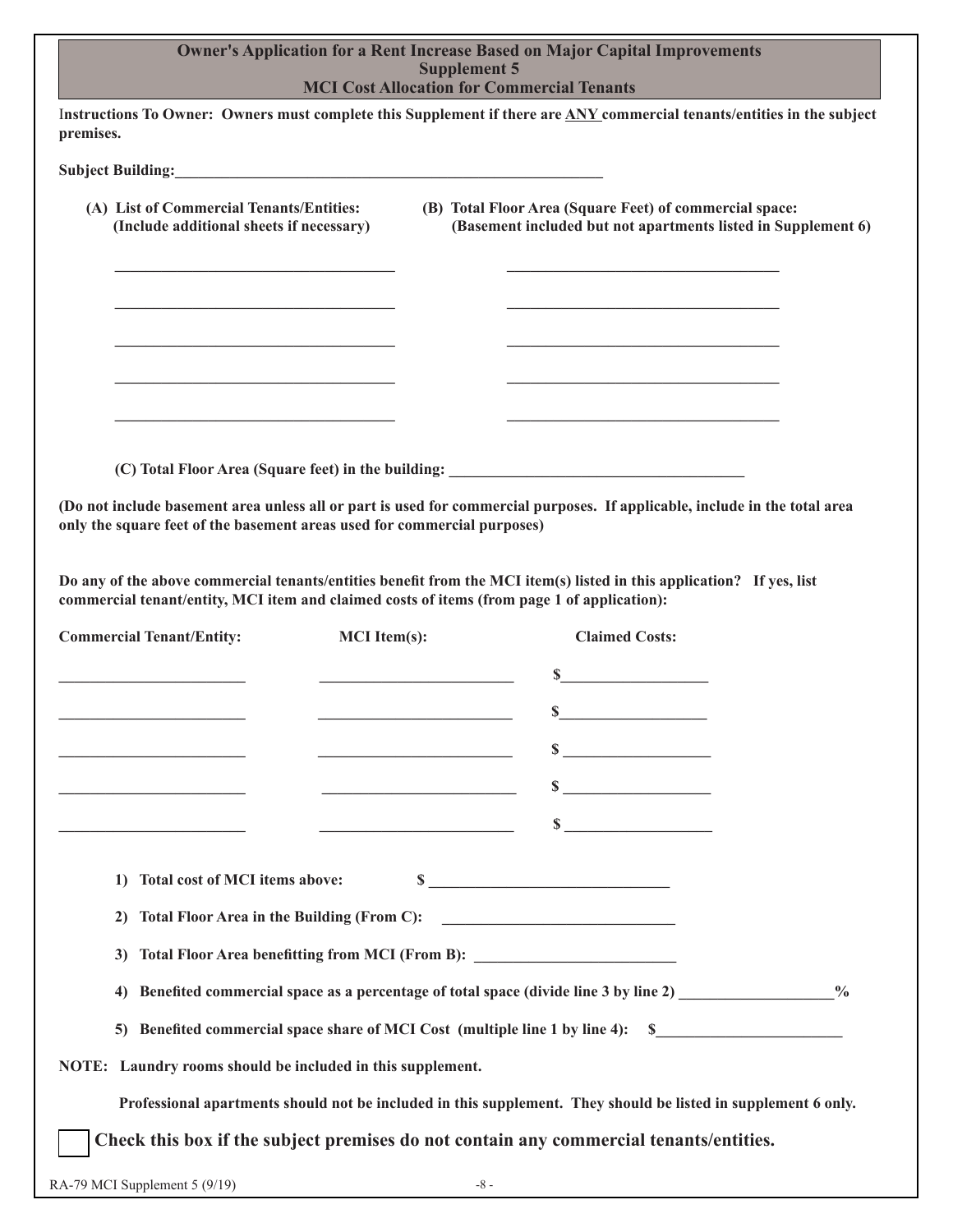## **Owner's Application for a Rent Increase Based on Major Capital Improvements Supplement 6 - Schedule of Tenants**

**Owner's Instructions**: Complete this form for all apartments (include rent regulated, cooperatives/condominium, exempt and professional apartments). Use as many Continuation Sheets as are necessary. All Continuation Sheets should be numbered. If using more than one sheet, **bring forward** to the next Continuation Sheet the totals for rooms and windows. Identify Rent Controlled, Rent Stabilized, Cooperatives/Condominium, Deregulated, Exempt and Professional apartments by placing "RC", "RS", "C", "D", "E" or "P" next to the tenant's name.

Name of Owner/Agent:

Address of Subject Building: \_\_\_\_\_\_\_\_\_\_\_\_\_\_\_\_\_\_\_\_\_\_\_\_\_\_\_\_\_\_\_\_\_\_\_\_\_\_\_\_\_\_\_\_\_\_\_\_\_\_\_\_\_\_\_\_\_\_\_

List of tenants As of:  $\qquad$  /  $\qquad$  (Must be within 30 days of filing) Page 1 of

| Unit<br>Identi-<br>fication | Number<br>$% \left( \left( \mathcal{A},\mathcal{A}\right) \right) =\left( \mathcal{A},\mathcal{A}\right)$ of<br>Rooms | Number of<br>windows (if<br>applicable) | Tenant Name/Other Identifying Information<br>(vacant, employee apt. etc.) | Apt.<br><b>Status</b><br>"RC", "RS"<br>"C", "D"<br>"E" or "P" |
|-----------------------------|-----------------------------------------------------------------------------------------------------------------------|-----------------------------------------|---------------------------------------------------------------------------|---------------------------------------------------------------|
| (1)                         | (2)                                                                                                                   | (3)                                     | (4)                                                                       |                                                               |
|                             |                                                                                                                       |                                         |                                                                           |                                                               |
|                             |                                                                                                                       |                                         |                                                                           |                                                               |
|                             |                                                                                                                       |                                         |                                                                           |                                                               |
|                             |                                                                                                                       |                                         |                                                                           |                                                               |
|                             |                                                                                                                       |                                         |                                                                           |                                                               |
|                             |                                                                                                                       |                                         |                                                                           |                                                               |
|                             |                                                                                                                       |                                         |                                                                           |                                                               |
|                             |                                                                                                                       |                                         |                                                                           |                                                               |
|                             |                                                                                                                       |                                         |                                                                           |                                                               |
|                             |                                                                                                                       |                                         |                                                                           |                                                               |
|                             |                                                                                                                       |                                         |                                                                           |                                                               |
|                             |                                                                                                                       |                                         |                                                                           |                                                               |
|                             |                                                                                                                       |                                         |                                                                           |                                                               |
|                             |                                                                                                                       |                                         |                                                                           |                                                               |
|                             |                                                                                                                       |                                         |                                                                           |                                                               |
|                             |                                                                                                                       |                                         |                                                                           |                                                               |
| Total:                      |                                                                                                                       |                                         |                                                                           |                                                               |
|                             | RA-79 MCI Supplement 6 (9/19)                                                                                         |                                         | $\textnormal{-}9$ -                                                       |                                                               |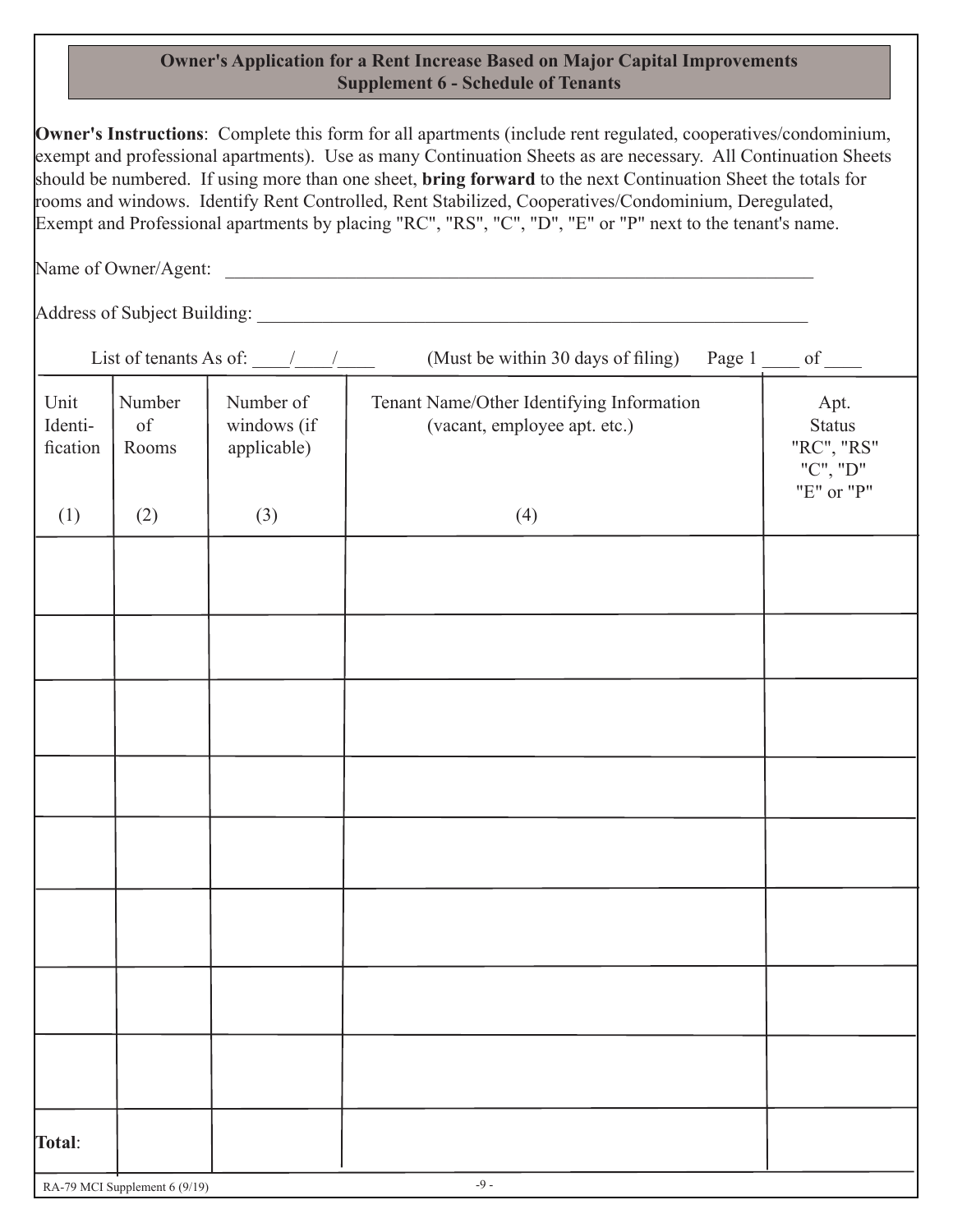|                        | <b>Supplement 6 - Continuation Sheet</b><br>Page ____ of ____                                                         |                                         |                                                                            |                                                 |  |  |  |
|------------------------|-----------------------------------------------------------------------------------------------------------------------|-----------------------------------------|----------------------------------------------------------------------------|-------------------------------------------------|--|--|--|
| Unit<br>Identification | Number<br>$% \left( \left( \mathcal{A},\mathcal{A}\right) \right) =\left( \mathcal{A},\mathcal{A}\right)$ of<br>Rooms | Number of<br>windows (if<br>applicable) | Tenant Name/Other Identifying Information<br>(vacant, employee apt., etc.) | Apt.<br><b>Status</b><br>"RC", "RS"<br>"C", "D" |  |  |  |
| (1)                    | (2)                                                                                                                   | (3)                                     | (4)                                                                        | "E" or "P"                                      |  |  |  |
|                        |                                                                                                                       |                                         |                                                                            |                                                 |  |  |  |
|                        |                                                                                                                       |                                         |                                                                            |                                                 |  |  |  |
|                        |                                                                                                                       |                                         |                                                                            |                                                 |  |  |  |
|                        |                                                                                                                       |                                         |                                                                            |                                                 |  |  |  |
|                        |                                                                                                                       |                                         |                                                                            |                                                 |  |  |  |
|                        |                                                                                                                       |                                         |                                                                            |                                                 |  |  |  |
|                        |                                                                                                                       |                                         |                                                                            |                                                 |  |  |  |
|                        |                                                                                                                       |                                         |                                                                            |                                                 |  |  |  |
|                        |                                                                                                                       |                                         |                                                                            |                                                 |  |  |  |
|                        |                                                                                                                       |                                         |                                                                            |                                                 |  |  |  |
|                        |                                                                                                                       |                                         |                                                                            |                                                 |  |  |  |
|                        |                                                                                                                       |                                         |                                                                            |                                                 |  |  |  |
|                        |                                                                                                                       |                                         |                                                                            |                                                 |  |  |  |
|                        |                                                                                                                       |                                         |                                                                            |                                                 |  |  |  |
|                        |                                                                                                                       |                                         |                                                                            |                                                 |  |  |  |
| Total:                 |                                                                                                                       |                                         |                                                                            |                                                 |  |  |  |
|                        |                                                                                                                       |                                         |                                                                            |                                                 |  |  |  |